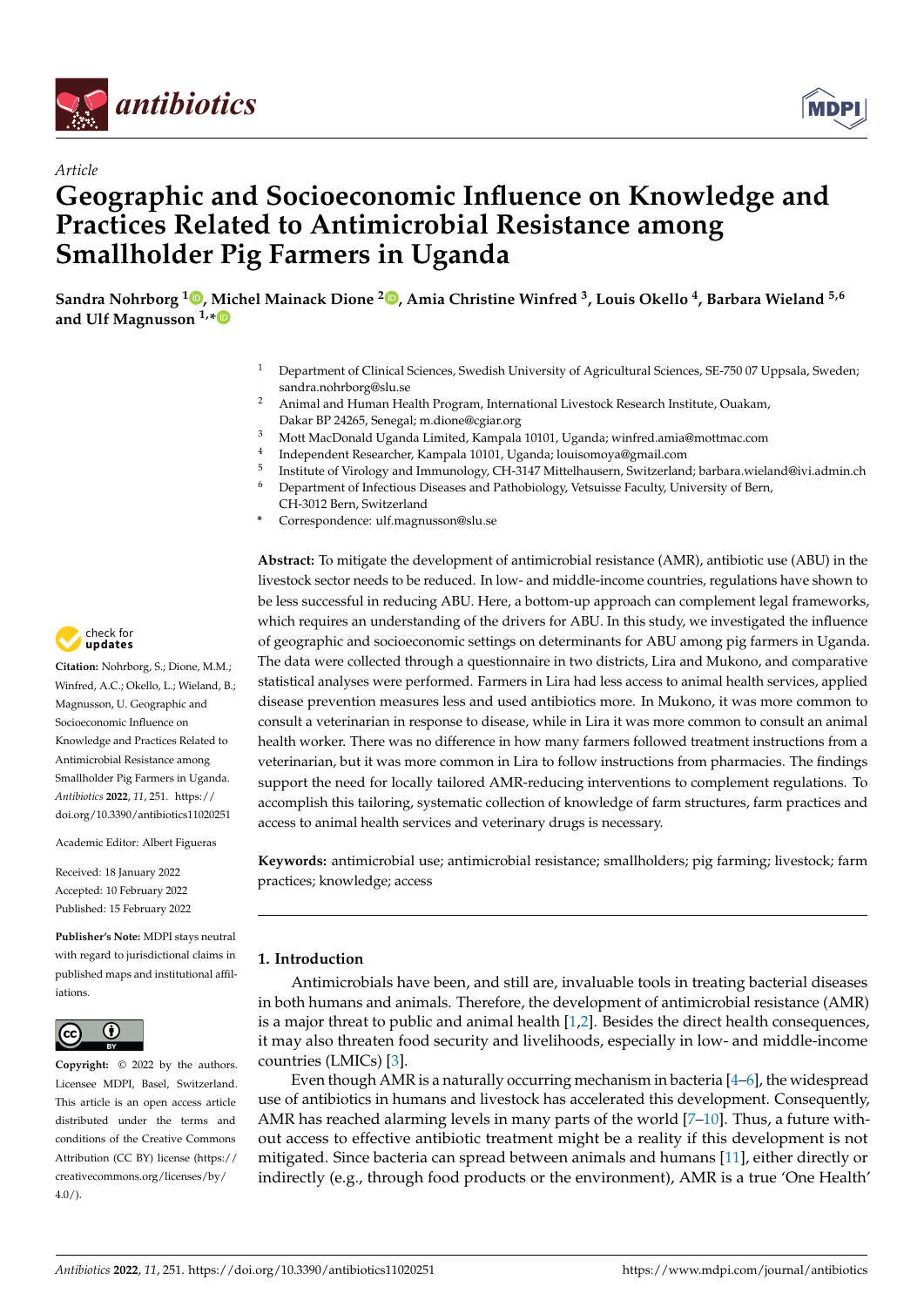issue that needs to be handled at the global level together by the human and livestock sectors, including the biosciences and social sciences, in an interdisciplinary manner [\[12\]](#page-12-8).

It has been estimated that the global antibiotic use in the livestock sector exceeds their use in humans [\[8\]](#page-12-9). Therefore, it is essential to stop over- and misuse of antibiotics in the livestock sector. Antibiotics in livestock production are used not only for treatment of disease but also in more imprudent ways, such as for disease prevention (prophylaxis) and growth promotion [\[1,](#page-12-0)[13\]](#page-12-10). Other problems are the use of antibiotics without proper diagnostics or lack of access to the best-suited antibiotics. Extensive use of antibiotics is also facilitated by weak legislation and guidelines on antibiotic sales and use, and in some settings insufficient enforcement of, and compliance with, such regulations [\[13](#page-12-10)[–15\]](#page-12-11).

Studies have indicated that AMR levels in bacteria isolated from livestock have increased in LMICs since the beginning of the millennium, with the largest increase in poultry and pig production [\[10\]](#page-12-6). However, the level of AMR differs between regions, and so far sub-Saharan Africa (SSA) seems to have a lower level of AMR than, for example, Southeast Asia. Current and emerging hotspots for AMR bacteria in livestock have, however, been identified in Egypt, South Africa and Kenya, indicating that the problem is existent and on the rise in Africa as well [\[10\]](#page-12-6). In Uganda, from which the data presented in this paper are collected, studies have shown varying frequency of AMR bacteria, including multi-drug resistant ones, in both human and animal samples [\[13](#page-12-10)[,16](#page-12-12)[–22\]](#page-13-0). Neighboring countries, such as Kenya and Tanzania, seem to share a similar situation, according to several studies [\[23–](#page-13-1)[25\]](#page-13-2). However, the overall AMR burden in SSA is difficult to evaluate because of the limited number of studies conducted in this region compared to other LMIC regions, such as South and Southeast Asia [\[10\]](#page-12-6).

In LMICs, such as Uganda, where small-scale production is still dominant and with a generally low awareness about AMR among the farmers, legislation and other regulations have been shown to be less successful in reducing antibiotic use [\[14,](#page-12-13)[15\]](#page-12-11). Limited resources to enforce the regulations [\[13\]](#page-12-10) and/or poor infrastructure in rural areas can make compliance control difficult. In addition, poor access to professional animal health services and insufficient laboratory capacity can compromise the farmers' abilities to follow regulations and to perform the 'best practices' from an AMR perspective [\[26\]](#page-13-3).

Therefore, a more bottom-up approach showing the farmers how to reduce the need for antibiotics and use them in a medically rational way may be a promising approach to complement existing legal frameworks. However, this requires an understanding of the drivers for antibiotic use by the farmers. By identifying and understanding these drivers, interventions can be tailored to fit different socioeconomic circumstances [\[27](#page-13-4)[,28\]](#page-13-5). Thus, farmers' access to veterinary advice and drugs, as well as their knowledge and practices related to AMR, are critical parameters to evaluate.

The overall objective of this study was to increase our understanding about how to improve the tailoring of interventions aimed to refine smallholders' use of antimicrobials in livestock in LMICs. Specifically, we wanted to investigate the possible influence of geographic and socioeconomic settings on some major determinants for antibiotic use among pig farmers within the same regulatory framework. Thus, we designed a study targeting two districts in Uganda with different production characteristics and compared the smallholder pig farmers' access to animal health services and veterinary drugs, and their practices and knowledge related to antibiotics and AMR. In short, we found that legal regulations alone are not sufficient to control antimicrobial use in livestock.

#### **2. Results**

#### *2.1. Background Information*

The demographics and socioeconomic characteristics of the farmers, farm characteristics, feeding and manure handling routines and pig disease occurrence in the two districts are presented in detail in supplementary Tables S1–S4. These data support the already perceived view of Lira being a more rural district where people to a higher degree depend on livestock than in peri-urban Mukono. For example, livestock contributed more to the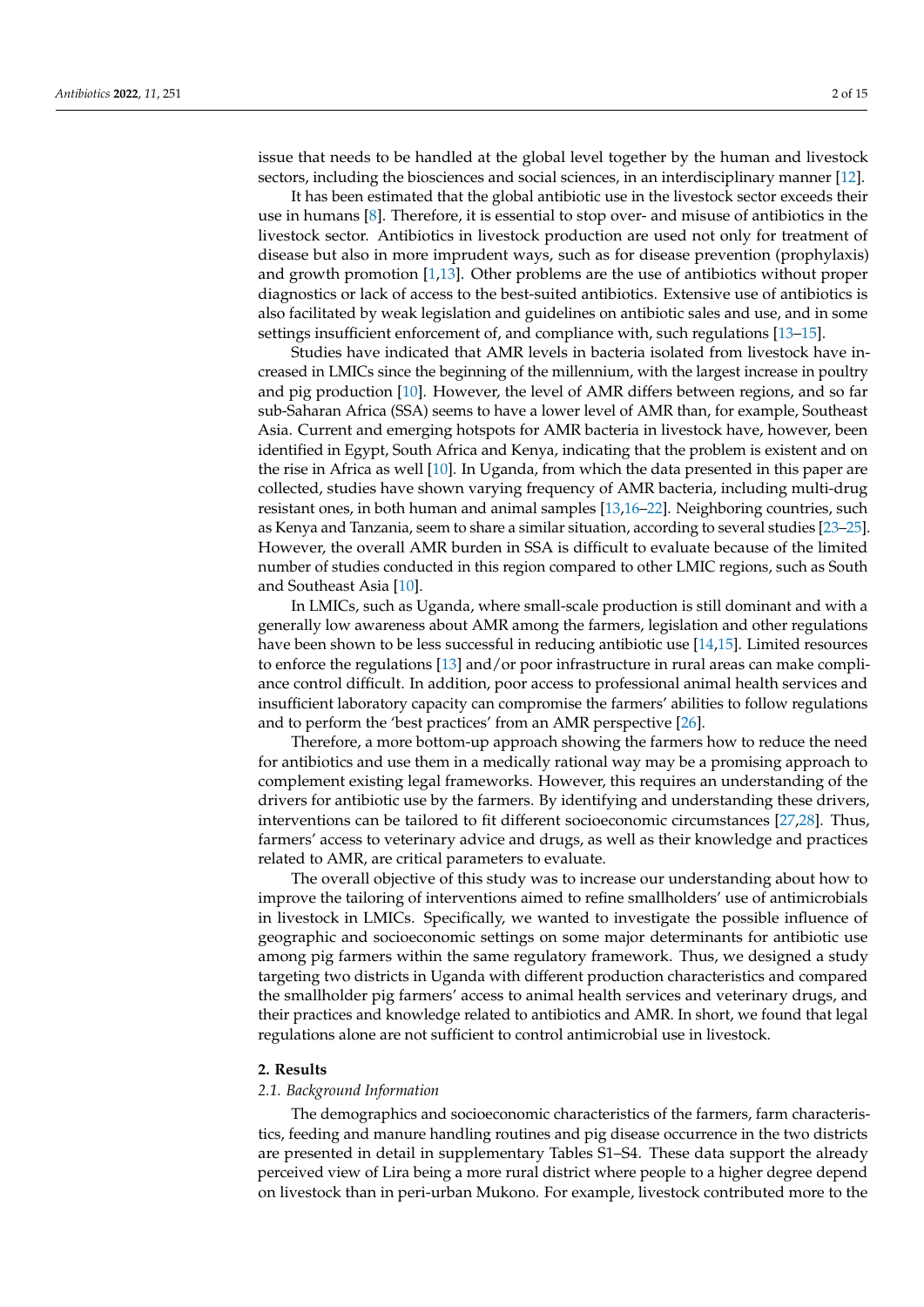household income in Lira than in Mukono and it was more common in Mukono to have the main income source outside the farm. We also identified signs of a more advanced livestock production in Mukono, with hired workers to a larger extent, more pigs per farm and keeping the pigs housed instead of tethered. Selling live pigs and feeding the pigs with commercial or pre-mixed feed or restaurant/household waste was also more common in Mukono, which might indicate better market access in the district, being more urban than Lira, and given its proximity to the capital Kampala. In Lira, on the other hand, scavenging and pasture grazing were common feeding practices, further reflecting the more rural and traditional farm conditions in the district. Also, farmers in Mukono to a larger extent made use of the pig manure as a fertilizer while farmers in Lira more often discarded or left the manure in open air. Farmers in Lira were also challenged with higher disease rates among their pigs.

#### *2.2. Access to Animal Health Services and Veterinary Drugs*

The data on access to, and use of, animal health services and veterinary drugs at the investigated farms are presented in Table [1.](#page-2-0)

<span id="page-2-0"></span>**Table 1.** Comparison of access to animal health services and veterinary drugs in smallholder pig farms in Lira and Mukono districts, Uganda.

| Item                                                                                                                             | Category                                  | Lira       | Mukono     | <i>p</i> -Value |
|----------------------------------------------------------------------------------------------------------------------------------|-------------------------------------------|------------|------------|-----------------|
|                                                                                                                                  |                                           | $\%$ (n)   | % (n)      |                 |
| Does the farm have access to<br>professional animal<br>health services? <sup>1</sup>                                             | Yes                                       | 59.4 (136) | 94.0 (220) | 0.000           |
| If you have access to animal health<br>services, which ones?<br>(multiple choice) <sup>2</sup>                                   | State or government                       | 3.7(5)     | 1.4(3)     | n/a             |
|                                                                                                                                  | Private full time animal<br>health worker | 76.5 (104) | 52.7 (116) | 0.000           |
|                                                                                                                                  | Both state/government<br>and private      | 14.7(20)   | 30.0(65)   | 0.001           |
|                                                                                                                                  | Don't know                                | 11.8(16)   | 16.8(37)   | 0.193           |
| If you have access to animal health<br>services, do the animal services<br>include laboratory testing? <sup>2</sup>              | Yes                                       |            | 1.8(4)     | n/a             |
| Is the farm involved in a regular<br>animal health service program<br>(all species), e.g.,<br>vaccination campaign? <sup>1</sup> | Yes                                       | 45.0 (103) | 17.5(40)   | 0.000           |
| Do you have access to<br>pharmaceuticals/<br>veterinary drugs? <sup>1</sup>                                                      | Yes                                       | 66.8 (153) | 67.9 (159) | 0.794           |

<sup>1</sup> Lira *n* = 229 Mukono *n* = 234, <sup>2</sup> Lira *n* = 136 Mukono *n* = 220. n/a = not applicable, comparative statistic analysis could not be performed.

The access to professional animal health services differed significantly between the districts ( $p = 0.000$ ), where 59% of the farms in Lira and 94% of the farms in Mukono had access to such services. Of those who had access to animal health services, the most common animal health service that could be accessed in both districts was a private fulltime animal health worker, but the proportion was higher in Lira ( $p = 0.000$ ). Access to both private and state or governmental animal health services was in turn more common in Mukono than in Lira  $(p = 0.001)$ . In both districts, it was almost non-existent that the animal health services included laboratory testing. Further, it was more common that the farms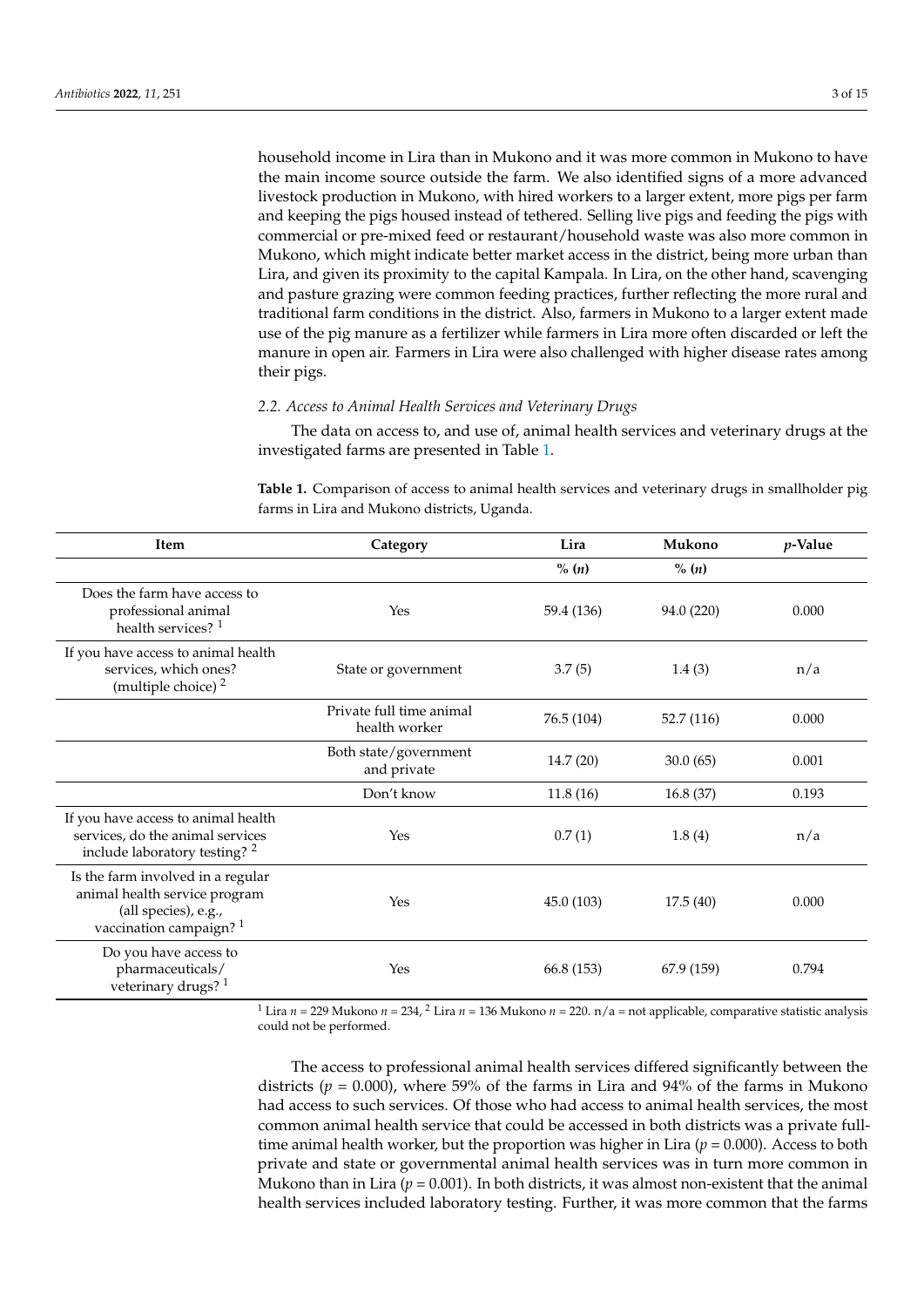in Lira were involved in a regular animal health service program, such as a vaccination program, compared to the farms in Mukono ( $p = 0.000$ ).

No difference between the districts regarding access to pharmaceuticals or veterinary drugs could be shown, with about two-thirds of the farms in each district having such access.

#### *2.3. Disease Prevention*

The data on disease prevention measures at the investigated farms are presented in Table [2.](#page-3-0)

<span id="page-3-0"></span>**Table 2.** Comparison of disease prevention practices in smallholder pig farms in Lira and Mukono districts, Uganda.

| Item                                                                                                  | Category                             | Lira<br>Mukono |            | <i>p</i> -Value |
|-------------------------------------------------------------------------------------------------------|--------------------------------------|----------------|------------|-----------------|
|                                                                                                       |                                      | $\%$ $(n)$     | $\% (n)$   |                 |
| Do you have any<br>particular means to<br>protect animals from<br>disease (all species)? <sup>1</sup> | Yes                                  | 48.0 (110)     | 73.1 (171) | 0.000           |
| If yes, how (for pigs)?<br>(multiple choice) $2^{2}$                                                  | Fencing                              | 14.6(15)       | 23.7(40)   | 0.070           |
|                                                                                                       | Not mixing with other<br>herd/flock  | 32.0(33)       | 40.2(68)   | 0.175           |
|                                                                                                       | Special feed                         | 3.9(4)         | 1.8(3)     | n/a             |
|                                                                                                       | Veterinary drugs (incl.<br>vaccines) | 55.3 (57)      | 63.9 (108) | 0.161           |

<sup>1</sup> Lira  $n = 229$  Mukono  $n = 234$ , <sup>2</sup> Lira  $n = 103$  Mukono  $n = 169$ .  $n/a =$  not applicable, comparative statistic analysis could not be performed.

In Mukono, 73% of the respondents said that they had particular means to protect their animals from disease (all species included), which was more common than in Lira  $(p = 0.000)$ . In both districts, the most common disease prevention measures for pigs were the use of veterinary drugs (including use of vaccines) and not mixing the pigs with other herds or flocks of animals.

# *2.4. Response to Disease*

The data on responses to pig disease problems at the investigated farms are presented in Table [3.](#page-4-0)

In Lira, the most common responses to disease issues in pigs were to do nothing (35% of the respondents) or to consult a community animal health worker (34%). Both these proportions were higher in Lira than in Mukono ( $p = 0.000$  and  $p = 0.000$ ). However, consulting a private veterinarian was more common in Mukono than in Lira ( $p = 0.000$ ). In both districts, it was less common than previously mentioned responses to consult a governmental veterinarian or to use medicine from a veterinary drug store.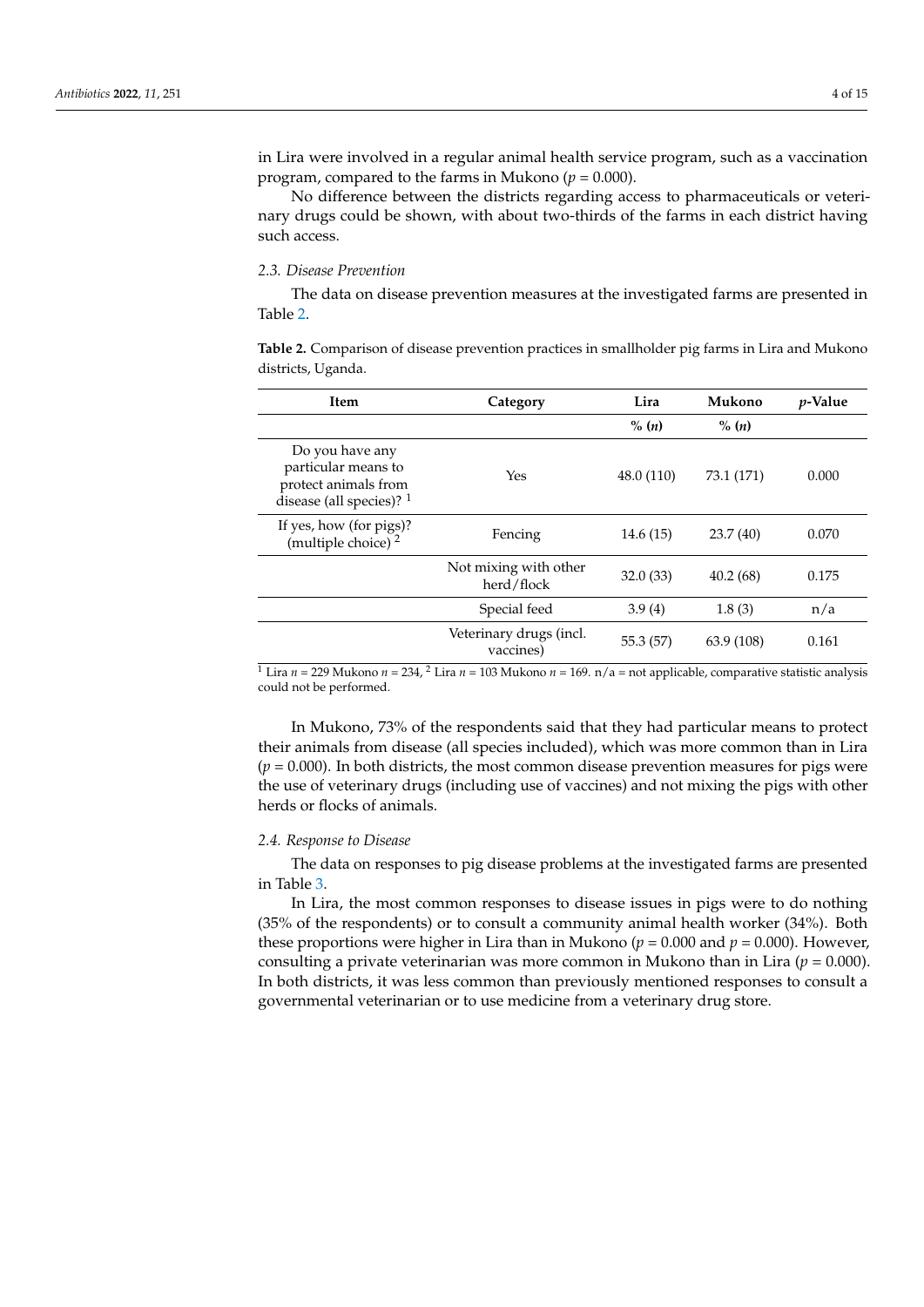| <b>Item</b>                                                                          | Category                                   | Lira              | Mukono     | <i>p</i> -Value |  |
|--------------------------------------------------------------------------------------|--------------------------------------------|-------------------|------------|-----------------|--|
|                                                                                      |                                            | $\%$ ( <i>n</i> ) | $\% (n)$   |                 |  |
| What do you do in<br>response to disease<br>problems (in pigs)?<br>(multiple choice) | Use traditional medicine                   | 0.9(2)            | 0.9(2)     | n/a             |  |
|                                                                                      | Use medicine from<br>veterinary drug store | 4.4(10)           | 6.0(14)    | 0.433           |  |
|                                                                                      | Consult community<br>animal health worker  | 34.1 (78)         | 10.0(23)   | 0.000           |  |
|                                                                                      | Consult private<br>veterinarian            | 24.9 (57)         | 65.4 (153) | 0.000           |  |
|                                                                                      | Consult governmental<br>veterinarian       | 2.6(6)            | 6.0(14)    | n/a             |  |
|                                                                                      | Veterinarian applied/left<br>drugs         |                   | 0.4(1)     | n/a             |  |
| I do nothing                                                                         |                                            | 35.4(81)          | 17.9 (42)  | 0.000           |  |

<span id="page-4-0"></span>**Table 3.** Comparison of pig disease response in smallholder pig farms in Lira (*n* = 229) and Mukono (*n* = 234) districts, Uganda.

 $\overline{n/a}$  = not applicable, comparative statistic analysis could not be performed.

# *2.5. Veterinary Drug Use Routines*

The data on routines regarding veterinary drug use at the investigated farms are presented in Table [4.](#page-4-1)

<span id="page-4-1"></span>**Table 4.** Comparison of routines when using veterinary drugs in smallholder pig farms in Lira  $(n = 153)$  and Mukono  $(n = 159)$  districts, Uganda.

| <b>Item</b>                                                                                                                    | Category                        | Lira       | Mukono     | <i>p</i> -Value |
|--------------------------------------------------------------------------------------------------------------------------------|---------------------------------|------------|------------|-----------------|
|                                                                                                                                |                                 | $\%$ (n)   | $\%$ (n)   |                 |
| If you have access to<br>veterinary drugs, do you<br>get advice on how to use<br>them?                                         | Yes                             | 73.9 (113) | 78.0 (124) | 0.393           |
| When using veterinary<br>drugs, whose instructions<br>(kind, dose, length of<br>treatment) do you follow?<br>(multiple choice) | The veterinarian's              | 49.0 (75)  | 55.4 (88)  | 0.263           |
|                                                                                                                                | The animal health<br>worker's   | 5.9(9)     | 15.7(25)   | 0.0053          |
|                                                                                                                                | The pharmacy's                  | 43.8 (67)  | 25.2(40)   | 0.0005          |
|                                                                                                                                | Other farmer's                  | 2.6(4)     | 7.6(12)    | n/a             |
|                                                                                                                                | My own judgement                | 5.2(8)     | 10.7(17)   | n/a             |
|                                                                                                                                | Other                           | 0.7(1)     | 0.6(1)     | n/a             |
|                                                                                                                                | I don't get any<br>instructions | 3.9(6)     | 0(0)       | n/a             |
|                                                                                                                                | I don't use veterinary<br>drugs | 0.7(1)     | 1.9(3)     | n/a             |
|                                                                                                                                | Don't know                      | 3.3(5)     | 15.1(24)   | 0.0003          |

 $\overline{n/a}$  = not applicable, comparative statistic analysis could not be performed.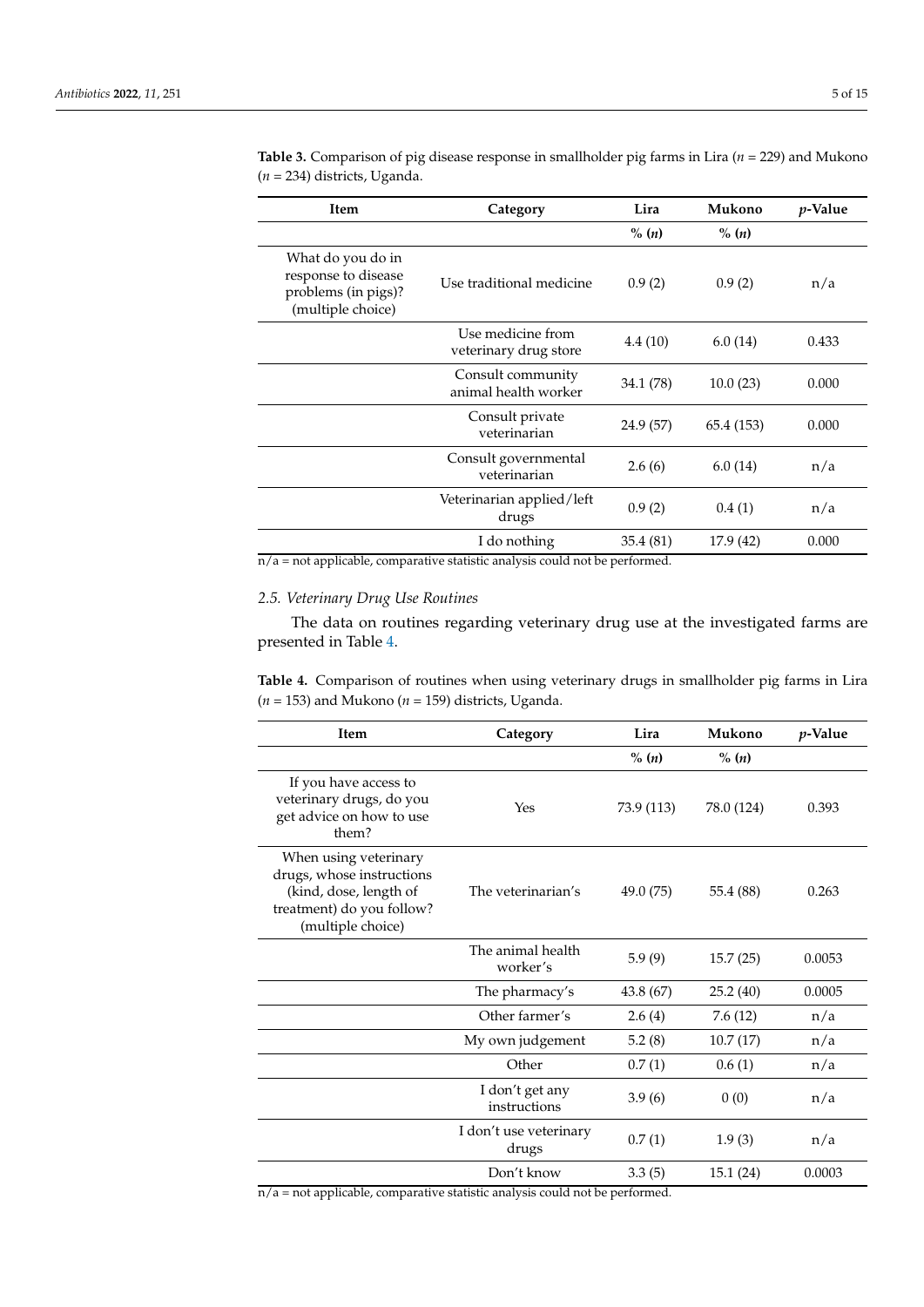Among those who had access to pharmaceuticals or veterinary drugs, there was no detectable difference between the districts in how many followed treatment instructions from a veterinarian (about half of the respondents in both districts). However, following instructions from an animal health worker was more common in Mukono than in Lira (*p* = 0.0053), and, in contrast, following instructions from pharmacies was more common in Lira than in Mukono ( $p = 0.0005$ ).

#### *2.6. Antibiotic Use*

The data on antibiotic use at the investigated farms are presented in Table [5.](#page-5-0)

<span id="page-5-0"></span>**Table 5.** Comparison of self-reported antibiotic use in pigs in smallholder pig farms in Lira and Mukono districts, Uganda.

| <b>Item</b>                                                                                               | Lira       | Mukono   | <i>p</i> -Value |
|-----------------------------------------------------------------------------------------------------------|------------|----------|-----------------|
|                                                                                                           | $\%$ $(n)$ | $\%$ (n) |                 |
| Farmers that used at least one<br>antibiotic in pigs the past 4 weeks $1$                                 | 17.9(41)   | 7.7(18)  | 0.001           |
| Farmers that had an antibiotic as the<br>most commonly used drug in pigs the<br>past 4 weeks <sup>2</sup> | 18.8(16)   | 11.8(9)  | 0.222           |

<sup>1</sup> Lira *n* = 229 Mukono *n* = 234, <sup>2</sup> Lira *n* = 85 Mukono *n* = 76.

Regarding antibiotic use in pigs during the four-week period prior to the study, a higher proportion of farmers in Lira had used antibiotics compared to farmers in Mukono (*p* = 0.001), with almost one in five in Lira and almost one in ten in Mukono. However, no significant difference could be found when it came to the proportion of farmers that had assigned an antibiotic as their most commonly used drug during this four-week period.

#### *2.7. Effect and Handling of Veterinary Drugs*

The data on effect and handling of veterinary drugs at the investigated farms are presented in Table [6.](#page-5-1)

<span id="page-5-1"></span>**Table 6.** Comparison of self-reported effect and handling of veterinary drugs in smallholder pig farms in Lira (*n* = 229) and Mukono (*n* = 234) districts, Uganda.

| Item                                                                             | Category                           | Lira       | Mukono            | <i>p</i> -Value |
|----------------------------------------------------------------------------------|------------------------------------|------------|-------------------|-----------------|
|                                                                                  |                                    | $\%$ $(n)$ | $\%$ ( <i>n</i> ) |                 |
| Have you experienced<br>situations where drugs<br>did not work (all<br>species)? | Yes (frequently or<br>sometimes)   | 21.0(48)   | 26.1(61)          | 0.195           |
| What do you usually do<br>with expired veterinary<br>drugs?                      | Dispose of                         | 45.9 (105) | 37.6 (88)         | 0.072           |
|                                                                                  | Return to pharmacy                 | 0(0)       | 0.9(2)            | n/a             |
|                                                                                  | Give to other farmer               | 0(0)       | 0.4(1)            | n/a             |
|                                                                                  | Use for intended<br>treatment      | 0(0)       | 3.9(9)            | n/a             |
|                                                                                  | Nothing                            | 9.2(21)    | 14.5(34)          | 0.075           |
|                                                                                  | Never experienced<br>expired drugs | 45.0 (103) | 42.7 (100)        | 0.627           |

 $\overline{n/a}$  = not applicable, comparative statistic analysis could not be performed.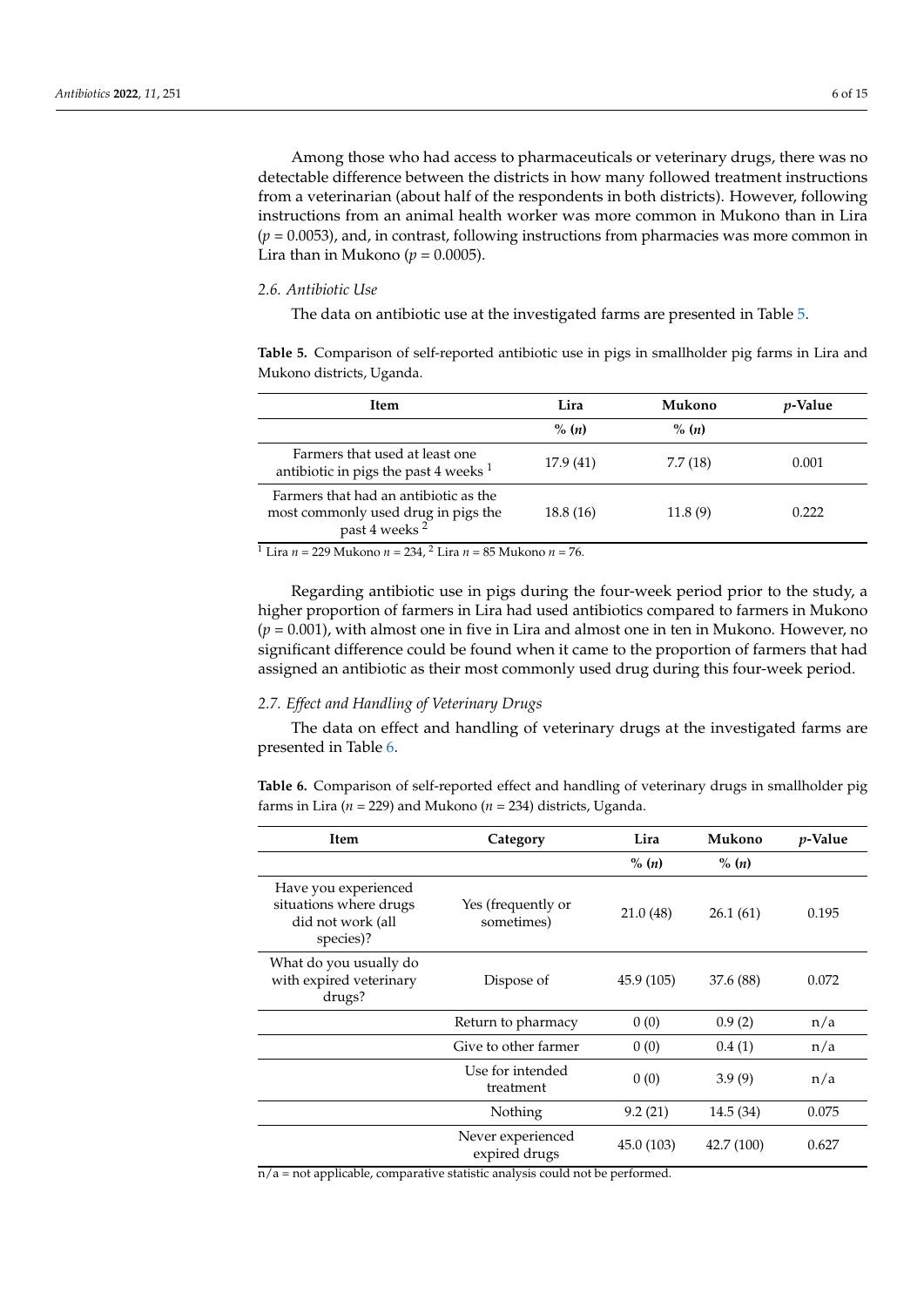It was about equally common in both districts that respondents had experienced that drugs did not work. Expired veterinary drugs were most commonly disposed of in Lira, as well as in Mukono. To return expired drugs to a pharmacy, give to another farmer or to use for the intended treatment did not occur on the farms in Lira and was almost non-existent in Mukono. Notable also was that almost half of the respondents in both districts said that they never had experienced expired drugs.

#### *2.8. Knowledge about Vaccines and Antibiotics*

The data on the respondents' knowledge about what vaccines and antibiotics do are presented in Table [7.](#page-6-0)

<span id="page-6-0"></span>**Table 7.** Comparison of knowledge about vaccines and antibiotics among respondents at smallholder pig farms in Lira (*n* = 229) and Mukono (*n* = 234) districts, Uganda.

| Item                                              | Category                                                                            | Lira       | Mukono     | p-Value |
|---------------------------------------------------|-------------------------------------------------------------------------------------|------------|------------|---------|
|                                                   |                                                                                     | % (n)      | % (n)      |         |
| What does<br>vaccination do?<br>(multiple choice) | Cure sick<br>animals                                                                | 4.4(10)    | 3.4(8)     | n/a     |
|                                                   | Prevent animals<br>from becoming<br>sick                                            | 81.2 (186) | 89.7 (210) | 0.0092  |
|                                                   | Cure sick<br>animals and<br>prevent animals<br>from becoming<br>sick                | 14.4 (33)  | 6.8(16)    | 0.0081  |
|                                                   | Fattening                                                                           | 1.3(3)     | 0(0)       | n/a     |
| What do<br>antibiotics do?<br>(multiple choice)   | Cure sick<br>animals                                                                | 89.1 (193) | 59.4 (138) | 0.000   |
|                                                   | Prevent animals<br>from becoming<br>sick                                            | 13.1(25)   | 3.0(6)     | 0.0003  |
|                                                   | Cure sick<br>animals and<br>prevent animals<br>from becoming<br>sick                | 12.7(34)   | 37.6 (89)  | 0.000   |
|                                                   | Fattening<br>pot applicable, comparativo statisticamelysis could not les noufoume d | 3.1(7)     | 5.1(12)    | n/a     |

n/a = not applicable, comparative statistic analysis could not be performed.

The belief that vaccinations prevent animals from becoming sick was clearly the most common in both districts. However, there was a significant difference between the districts, where this proportion was higher in Mukono than in Lira. There was also a higher proportion of respondents in Lira than in Mukono that believed that vaccinations both cure and prevent animals from becoming sick.

Regarding the question about what antibiotics do, the proportion of respondents that believed that antibiotics cure sick animals was higher in Lira than in Mukono. The same was true for the proportion of respondents that believed that antibiotics prevent animals from becoming sick. However, the proportion of respondents that believed that antibiotics both cure sick animals and prevent them from becoming sick was higher in Mukono than in Lira. Further, in both districts, the proportions of respondents that believed that antibiotics are used for fattening were low.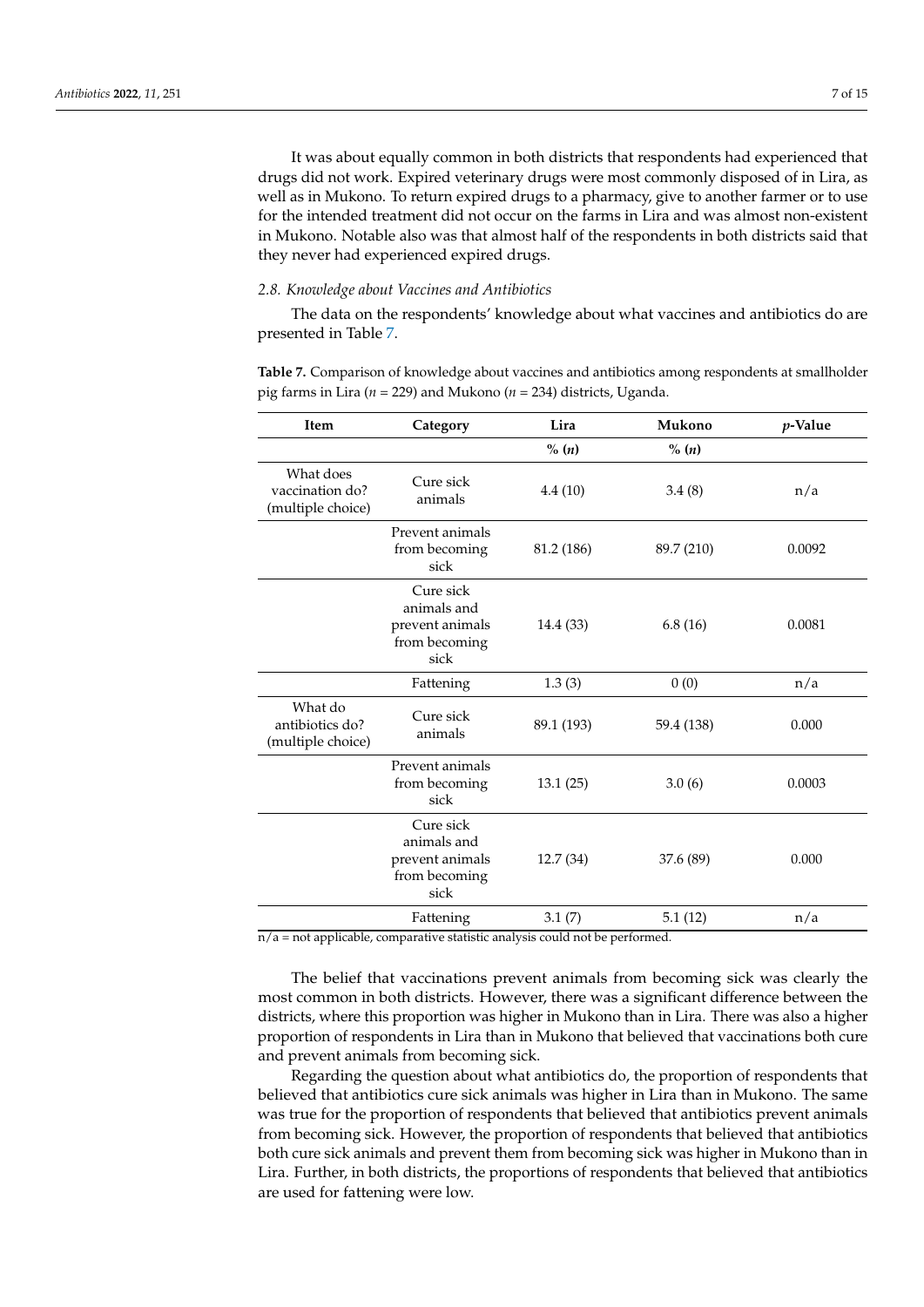#### **3. Discussion**

Our survey data highlight important differences between the districts, where farmers in Lira, the more rural of the two districts, were challenged with higher disease rates among their pigs, applied fewer biosecurity measures, had lower access to professional animal health services and used antibiotics more frequently with the instructions on veterinary drug use obtained more often from pharmacies than in Mukono.

From a disease, antibiotic use and AMR development perspective, several of the analyzed farm characteristics can play important roles, such as number of pigs kept, housing system, number of animal species kept, use of hired workers and selling of live animals. Differences in such farm characteristics and socioeconomic factors between the investigated districts result in different challenges to reduce antibiotic use and imply the need for tailored interventions to be successful in mitigating the emergence of AMR at farm level.

The socioeconomic preconditions and farm characteristics transcend into the level of disease prevention where farmers in the more peri-urban district Mukono to a higher degree had particular means to protect their animals from disease compared to Lira (73% versus 48%). The reasons for this difference can only be speculated, and a mix of several factors is presumable in accordance with previous research. A study among Ugandan smallholder pig farmers in high-poverty districts highlighted that constraints to animal health were lack of knowledge on husbandry practices and management, poor access to veterinary services, poor hygiene and lack of feed/poor feed quality [\[29\]](#page-13-6). Another study, on knowledge, attitudes and practices regarding African Swine Fever (ASF) among smallholder pig farmers in rural Uganda, showed that hurdles for implementing further control measures were lack of knowledge, lack of capital and income, cultural taboo, lack of control of animal movements and lack of regulation enforcement [\[30\]](#page-13-7). Worth noting is that in our study we found no differences between the districts among which disease prevention measures were taken. Also, and perhaps worrisome from an AMR perspective, the most common disease prevention measure in both districts was the prophylactic use of veterinary drugs.

One area that closely relates to the possible spread of pathogens and AMR bacteria is the handling of the manure. Discarding it in the environment, leaving it in open air or using it untreated as fertilizer can lead to the spread of pathogens via the environment or food products later consumed by humans or other animals [\[31,](#page-13-8)[32\]](#page-13-9). Hence, risk of the spread of disease and AMR through manure was present in both districts, even though the manure handling routines differed. Further, doing nothing to take care of the manure increases the risk for infections among the animals at the farm. It is also worth highlighting that the choices to do nothing with the manure, discard it into the environment or to leave it in open air are to be seen as a waste of resources since, if treated correctly, using it as a fertilizer may enhance crop yields [\[33](#page-13-10)[,34\]](#page-13-11).

In Lira, disease rates among the pigs, both in long- and short-term, were higher than in Mukono for both respiratory and intestinal diseases as well as sudden death. There are several possible reasons for this, but our results highlight lower access to professional animal health services and lower level of disease prevention as two likely contributors. Regardless of the reasons, our results suggest that the risk for AMR development due to high disease pressure, and subsequent high antibiotic use (rational or irrational), is to be considered more pronounced in Lira than in Mukono. The good access to veterinary drugs further strengthens this reasoning.

Besides affecting the disease rates negatively (e.g., less advice on disease prevention, not getting treatment started in time), the lower access to professional animal health services in Lira reduces the possibilities to handle disease correctly, increasing the risk of inappropriate antibiotic use. However, difficulties in making a correct diagnosis in case of disease exist in both districts, since laboratory testing was practically never included in the animal health services offered. Without a correct diagnosis, there is an obvious risk of inappropriate antibiotic use, which in this regard increases the risk of AMR development in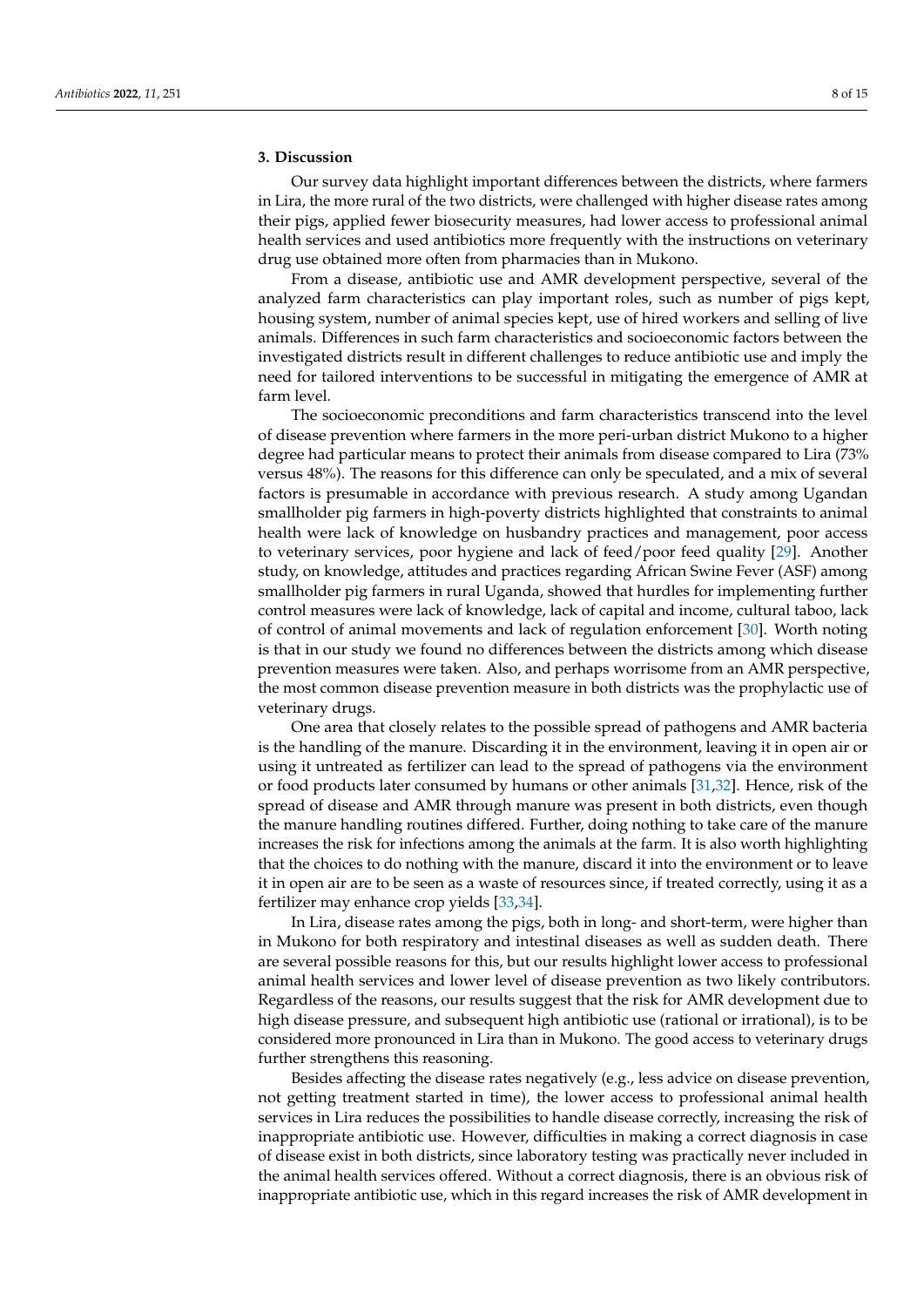both districts, independently of the access to animal health services. It has previously been shown that, due to the lack of laboratory services, animal health service personnel in these districts often recommend broad-spectrum antibiotics like oxytetracycline to farmers [\[35\]](#page-13-12), which are known to be prone to induce resistance [\[36](#page-13-13)[,37\]](#page-13-14).

The difference in access to animal health services is further reflected in the farmers' responses to pig disease, where farmers in Lira to a larger extent either did nothing or consulted a community animal health worker, while more farmers in Mukono consulted a private veterinarian. The fact that private veterinarians have higher qualifications than community animal health workers suggests that farmers in Mukono to a larger extent get better quality advice when their pigs are sick, which should increase the chance of handling the disease correctly. However, as in many other countries antibiotics can constitute an important source of income for veterinarians, one should therefore be aware that there might be economic incentives for veterinary practitioners to recommend antibiotic treatment to farmers, increasing the risk for over- and misuse [\[38\]](#page-13-15). Regarding the income for veterinarians from sales of pharmaceuticals, Dione et al. [\[35\]](#page-13-12) found antibiotics to be the most profitable drug category in both Lira and Mukono. Favorably, from an AMR perspective, the proportions of farmers that used veterinary drugs in response to disease problems without prior consultation from a professional animal health worker were low in both districts. Besides access to animal health services, how a farmer responds to disease among his/her pigs might obviously also have other reasons, such as economic reasons, cultural reasons or lack of knowledge regarding the disease prevention measures described above.

Based on the above discussion on access to animal health services, it was unexpected that there was no detectable difference between the districts in how many farmers followed treatment instructions from a veterinarian when using veterinary drugs (about half of the famers in both districts). However, in Lira it was almost as common to follow instructions from the pharmacy, whereas this was less the case in Mukono. If the qualification of the person working in the pharmacy is low and the pharmacies' instructions are followed to a large extent, the risk for non-rational antibiotic use is presumably elevated compared to following instructions from a trained animal health professional.

Even though no difference in access to veterinary drugs was detected between the districts, there was a higher use of antibiotics in pigs in Lira than in Mukono during the four-week period prior to the study, which is to be seen as a risk marker for AMR development. Possibly this is a consequence of the higher disease rates, both long- and short-term, on the farms in Lira compared to Mukono, discussed above. It might also relate to access to, and use of, animal health services, and whose treatment instructions are followed.

Interestingly, despite higher disease rates and more frequent antibiotic use as well as following instructions from pharmacies to a larger extent in Lira than in Mukono, there was no detectable difference in how many farmers had experienced situations where drugs did not work as expected. However, this question deals with drugs in general, and not particularly antibiotics, and also for all animal species at the farm.

A majority of respondents in both districts believed that vaccination prevents disease, which indicates that knowledge levels are good about vaccination in both districts, even though the proportion was larger in Mukono. However, it was more common among the respondents in Lira to believe that vaccination both cures and prevents disease, which might suggest that there are knowledge gaps to be filled.

When it came to knowledge about antibiotics, it was first of all promising from an AMR perspective that the belief that antibiotics are used for fattening was low in both districts. However, some knowledge gaps were also revealed. In Lira, a higher proportion of the respondents than in Mukono believed that antibiotics cure but do not prevent disease, but a higher proportion also believed that antibiotics prevent but do not cure disease (see Table [7\)](#page-6-0). In Mukono, on the other hand, a larger proportion believed that antibiotics both cure and prevent disease. Obviously, it is reasonable to argue that a belief that antibiotics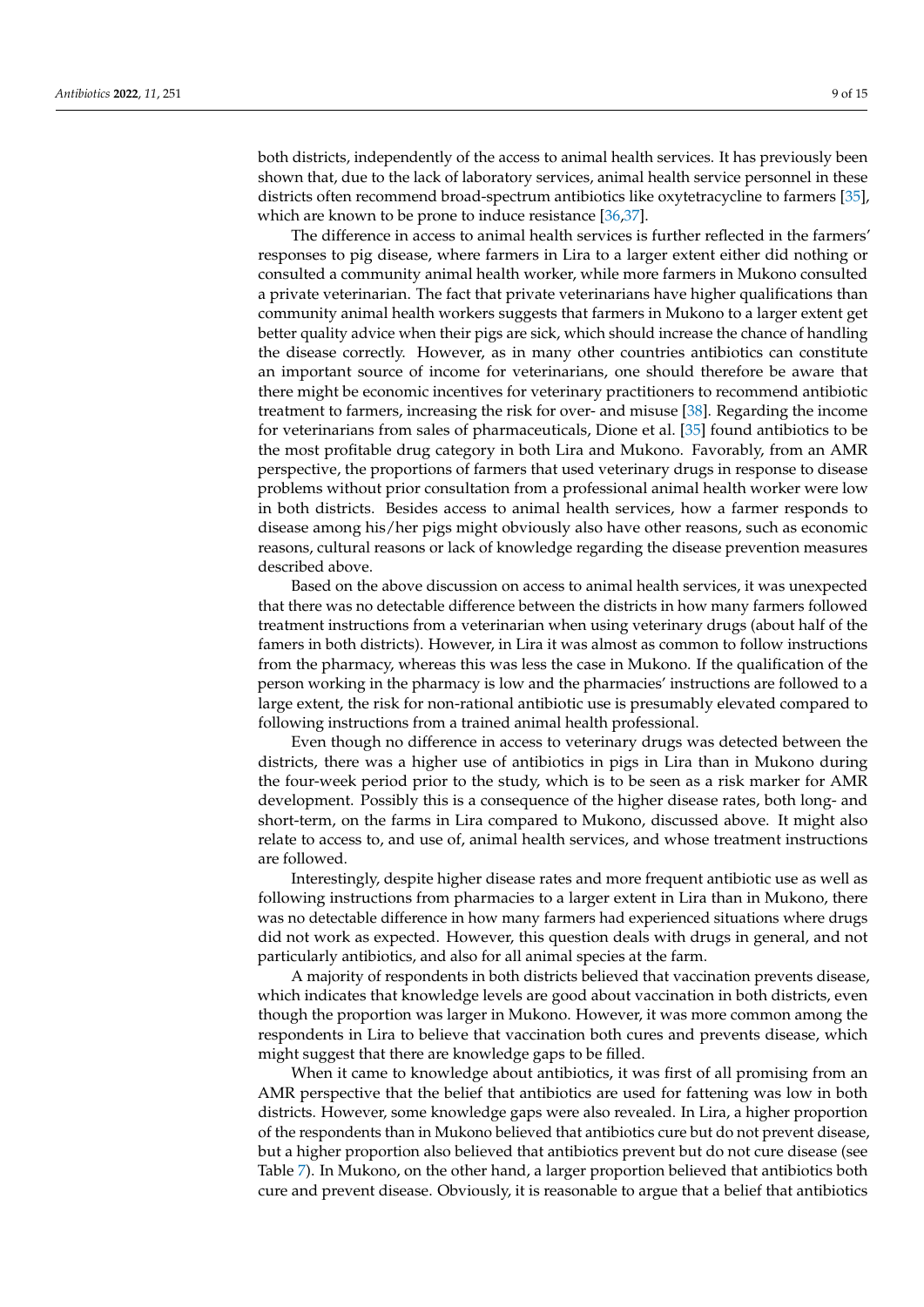prevent disease increases the risk of using antibiotics for disease prevention, especially if access to antibiotics is good and the knowledge about the risks of AMR is low. As shown above, the most common disease prevention measure in both districts was the use of veterinary drugs, which might be regarded as a red flag, even though we cannot, from this study, say how much of these drugs were antibiotics.

As for all survey studies based on self-reporting, there are some inherent limitations in the precision of this study. These limitations may, for instance, include recall-bias about episodes weeks or months ago. The reliability of some of the data would have been improved by recording observations as well. However, given the design of the study, where data from two districts were compared, we cannot identify any systematic bias in selfreporting between the two districts that may have significantly influenced the comparison and thus the interpretation of the study.

#### **4. Materials and Methods**

# *4.1. Site Selection*

Uganda is a low-income country in East Africa (see Figure [1\)](#page-9-0) with a population of about 47 million people in 2021 [\[39\]](#page-13-16). Of all households, in 2014 almost 80% were engaged in agriculture and 69% had subsistence farming as their main income source, although this varied considerably between rural and urban areas (82% versus 29% of households) [\[40\]](#page-13-17). On the other hand, only 2% of households had commercial farming as their main income source. The number of agricultural households that kept pigs in 2018 was 1,345,000, with an average of four pigs per farm [\[41\]](#page-13-18). The pig population in Uganda is on the rise, with a total of 4.5 million pigs in 2018.

<span id="page-9-0"></span>

**Figure 1.** Map of the continent of Africa with Uganda marked in blue (**left**). Map of Uganda with **Figure 1.** Map of the continent of Africa with Uganda marked in blue (**left**). Map of Uganda with the surveyed districts marked in red (Lira) and green (Mukono), as well as Kampala district marked in yellow (**right**). Source: [https://mapchart.net,](https://mapchart.net) accessed on 2 December 2021, license: [tivecommons.org/licenses/by-sa/4.0/ accessed on 2 D](https://creativecommons.org/licenses/by-sa/4.0/)ecember 2021. https://creativecommons.org/licenses/by-sa/4.0/ accessed on 2 December 2021.

The current study was conducted in Mukono and Lira districts in Uganda (see Fig[ure](#page-9-0) The current study was conducted in Mukono and Lira districts in Uganda (see Figure 1). 1). Mukono district is in central Uganda at 40 km from Kampala, the capital of Uganda, Mukono district is in central Uganda at 40 km from Kampala, the capital of Uganda, with a human population in 2014 of 596,804 people [40]. In 2008, 63% of all households with a human population in 2014 of 596,804 people [\[40\]](#page-13-17). In 2008, 63% of all households kept some kind of livestock and 23% kept pigs  $[42]$ . The same year, Mukono was one of the districts with the highest number of pigs in the country. Because of the proximity to Kampala, livestock farmers are assumed to have good access to veterinary drugs and animal health services.

Lira district is in Northern Uganda, about 300 km from Kampala with a population Lira district is in Northern Uganda, about 300 km from Kampala with a population of  $408,043$  in 2014 [ $40$ ]. In 2008,  $80\%$  of all households in the district were engaged in livestock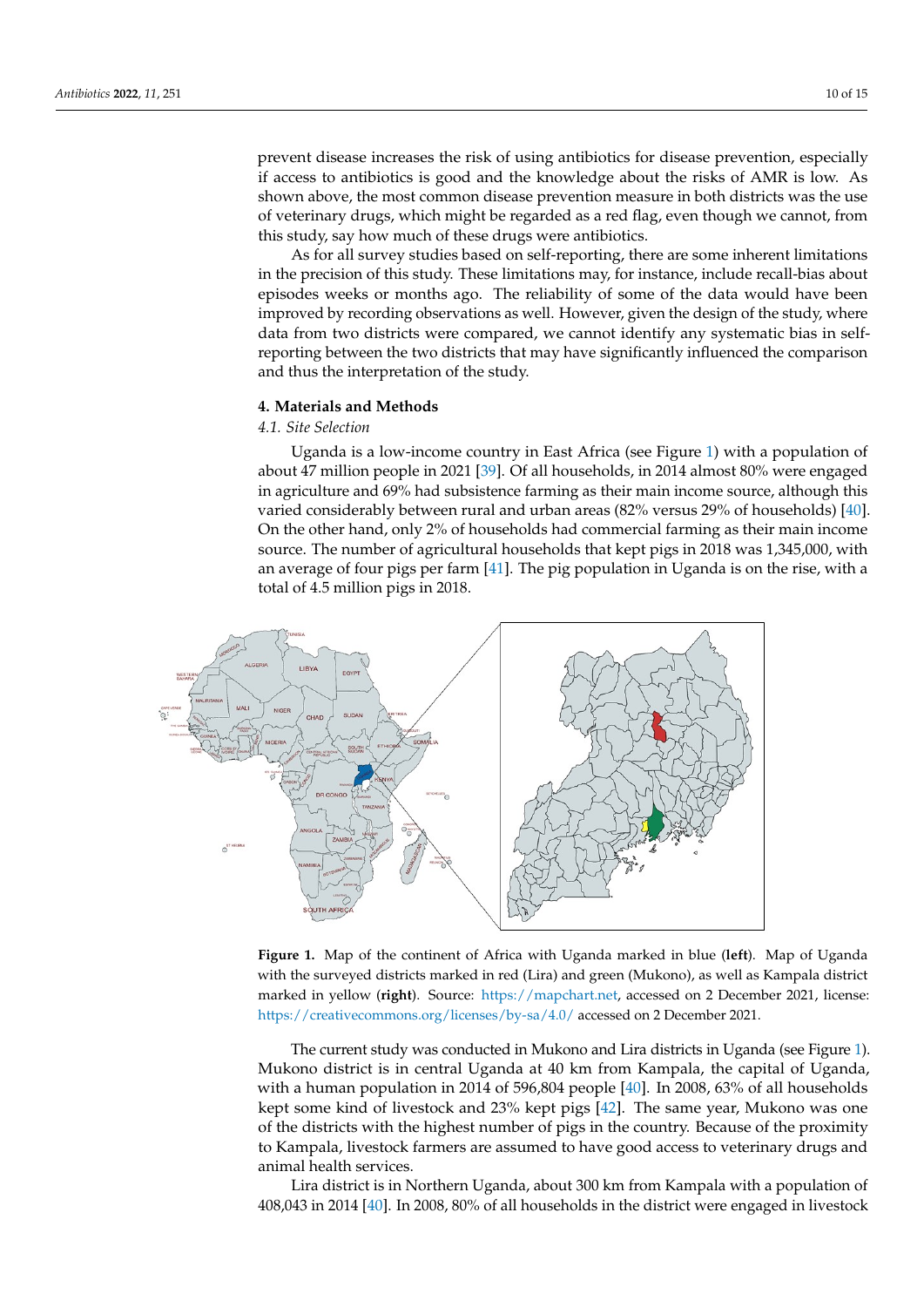rearing [\[42\]](#page-13-19) and crop farming and livestock keeping are two main contributors to people's livelihoods [\[43\]](#page-13-20). In 2008, only about 7% of all households kept pigs [\[42\]](#page-13-19), but pig farming has increasingly become an important enterprise and many people rely on this as their main income source and use the animals as financial assets to pay for school fees and other expenses [\[43\]](#page-13-20).

#### *4.2. Sample Size*

The sample size of 240 farms in Lira and 242 in Mukono allowed the detection of a difference between the populations of 0.13 when one of the proportions is 0.5, or 0.1 if one of the proportions is 0.1 or 0.9, at a significance level of 0.05 and with a power of 0.8 [\(https://epitools.ausvet.com.au/twoproportions,](https://epitools.ausvet.com.au/twoproportions) accessed on 20 December 2021).

#### *4.3. Farmer Selection*

The target population of the study was pig farmers (male and female) in Lira and Mukono districts. District Veterinary Officers (DVO) from both districts were informed prior to the study to identify the top four sub-counties with the highest pig population density to serve as a sampling frame. In each sub-county, two villages were randomly selected for the study, making a total of eight villages per district and 16 villages in total. From each village, 30 farmers were randomly selected to be enrolled in the study. This resulted in a total sample of 240 farmers from Lira and 242 from Mukono.

# *4.4. Drug Profiling*

Prior to the farm survey, the investigating team carried out a profiling of all drugs stored in retail shops in urban and peri-urban areas of the respective districts, using a drug profiling tool that has been previously presented [\[44\]](#page-14-0). Charts of common drugs were created to facilitate recall of drugs used by farmers during the interview. For farmers who could not recall the drugs they had used in the past months, the drug cards were shown to help them remember.

# *4.5. Data Collection*

#### 4.5.1. Questionnaire

The questionnaire used in the study was based on the 'Antimicrobial use in livestock production systems' (AMUSE Livestock tool) developed by a working group from the CGIAR Research Program on Livestock (see supplementary material File S2). The questionnaire was developed to facilitate harmonized data collection regarding farmer knowledge, attitudes and practices within the AMR conceptual framework in LMICs, and modified versions of the questionnaire have been used in other African countries, such as Ethiopia [\[45\]](#page-14-1).

The AMUSE tool comprises 75 questions covering (1) Farm basics and location, (2) Household demographics, (3) Farm characteristics, (4) Management of manure, feed and water, (5) Animal health and disease prevention, (6) Animal health services, (7) Veterinary drug use, and (8) Use of antibiotics. Also, questions about the respondent's knowledge about the effects of vaccines and antibiotics are included.

#### 4.5.2. Questionnaire Administration

The questionnaire was administered between 13 August and 10 September 2018 and was recorded electronically on tablets using Open Data Kit (ODK) [\[46\]](#page-14-2), an open-source tool for smart devices (i.e., smartphone or tablet) that enables creation and use of electronic questionnaires. The data collection through ODK was backed up daily.

# 4.5.3. Training of Enumerators

The field work was led by a research technician who is a veterinarian. In total, eight enumerators were hired for this work. One enumerator was allocated to one sub-country, hence covering two villages. Enumerators were trained on data collection to make sure the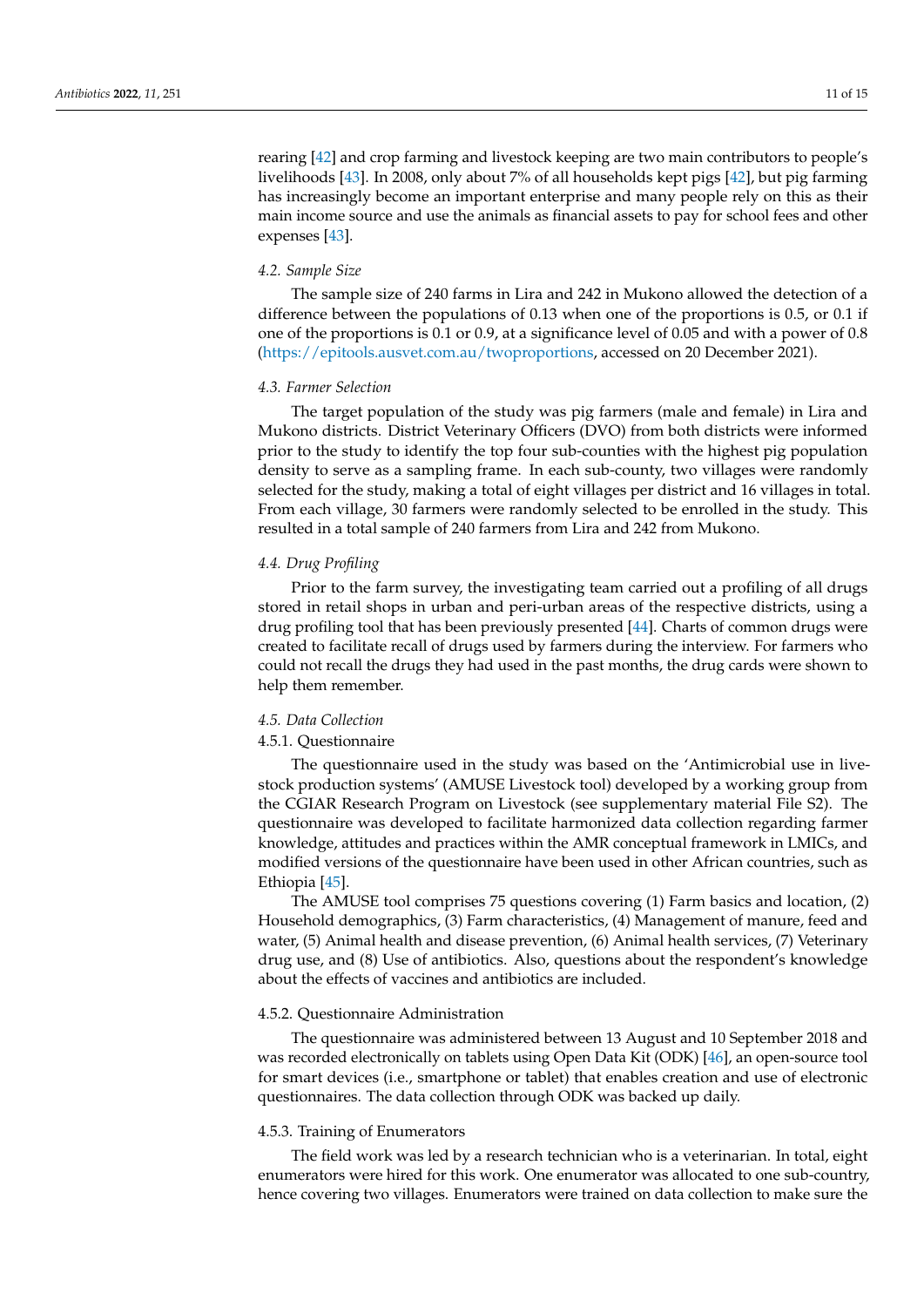interpretations and translations were properly performed and that the use of ODK on the tablets was correct. The questionnaire was then tested by each enumerator on three to five farmers each to make sure that whole data entry procedures worked.

# *4.6. Data Processing and Analysis*

Since being a pig farmer was a selection criterion, 17 farms were removed from the dataset after the respondents at these farms stated that they had zero pigs. The selection criterion for the respondent was that the person should play a major role in the management of livestock. Therefore, additionally, two farms were removed as the respondents said that they had no relation to the livestock at the farm. The respondents that did not answer "Management" to the question about their role in relation to livestock answered "Owner" instead (eight in Lira and 17 in Mukono) and were therefore considered enough involved to be kept in the dataset. After the two removals, there were 463 farms left in the dataset, 229 in Lira and 234 in Mukono. In addition, inconsistent, or contradictory, answers were removed.

The processing and the statistical analyses of the data were performed after import to STATA. The two-sample test of proportions was used to compare the two districts regarding categorical data where proportions and samples were large enough to fulfil the assumptions ( $n_S \cdot \hat{p}_0 > 10$ ,  $n_S \cdot (1 - \hat{p}_0) > 10$ ,  $n_N \cdot \hat{p}_0 > 10$  and  $n_N \cdot (1 - \hat{p}_0) > 10$  where  $n_N$ and  $n<sub>S</sub>$  = sample sizes of the two districts,  $p<sub>N</sub>$  and  $p<sub>S</sub>$  = proportions in the two districts and  $\hat{p}_0 = (n_S \cdot \hat{p}_S + n_N \cdot \hat{p}_N)/(n_N + n_S)$ ). In the cases that the assumptions were not fulfilled, no statistical tests were performed and "n/a" (not applicable) is noted in the *p*-value column. Mean values were compared using the two-sample *t*-test with equal variances. Both test types were conducted with a significance level of 95%.

# **5. Conclusions**

Our findings suggest that knowledge and practices regarding antibiotic resistance and use are not uniform within the same national legal framework but are associated with geographic settings and socioeconomic circumstances. Likely, this variability is larger in countries where the governmental resources to enforce regulations is limited. This in turn calls for AMR-reducing interventions that are tailored for the specific context in which they are to be implemented as a complement to national regulations. To be able to accomplish this tailoring, a systematic collection of knowledge of farm structures, farm practices and access to animal health services and veterinary drugs is necessary.

**Supplementary Materials:** The following supporting information can be downloaded at: [https://](https://www.mdpi.com/article/10.3390/antibiotics11020251/s1) [www.mdpi.com/article/10.3390/antibiotics11020251/s1,](https://www.mdpi.com/article/10.3390/antibiotics11020251/s1) Table S1: Demographics and socioeconomic characteristics, Table S2: Farm charactersistics, Table S3: Feeding and manure management routines, Table S4: Disease occurrence, Supplementary material File S2: AMUSE questionnaire.

**Author Contributions:** Conceptualization, B.W., U.M.; methodology, M.M.D., B.W., U.M.; validation, M.M.D., S.N.; formal analysis, S.N., U.M.; investigation, A.C.W., L.O., M.M.D.; resources, M.M.D., B.W., U.M.; data curation, S.N.; writing—original draft preparation, S.N.; writing—review and editing, S.N., M.M.D., B.W., U.M.; visualization, S.N.; supervision, M.M.D., B.W., U.M.; project administration, M.M.D., B.W., U.M.; funding acquisition, B.W., U.M. All authors have read and agreed to the published version of the manuscript.

**Funding:** The work was financially supported by the CGIAR Trust Fund via the CGIAR Research Program on Livestock.

**Institutional Review Board Statement:** The study was conducted according to the guidelines of the Declaration of Helsinki, and approved by the Institutional Ethical Review Committee of the College of Veterinary Medicine, Animal Resources and Biosecurity of Makerere University, Uganda (Ref: SBLS.MD.2017), and from the Uganda National Council for Science and Technology (ref: A 583 of 18 June 2018).

**Informed Consent Statement:** Informed consent was obtained from all respondents that participated in the study.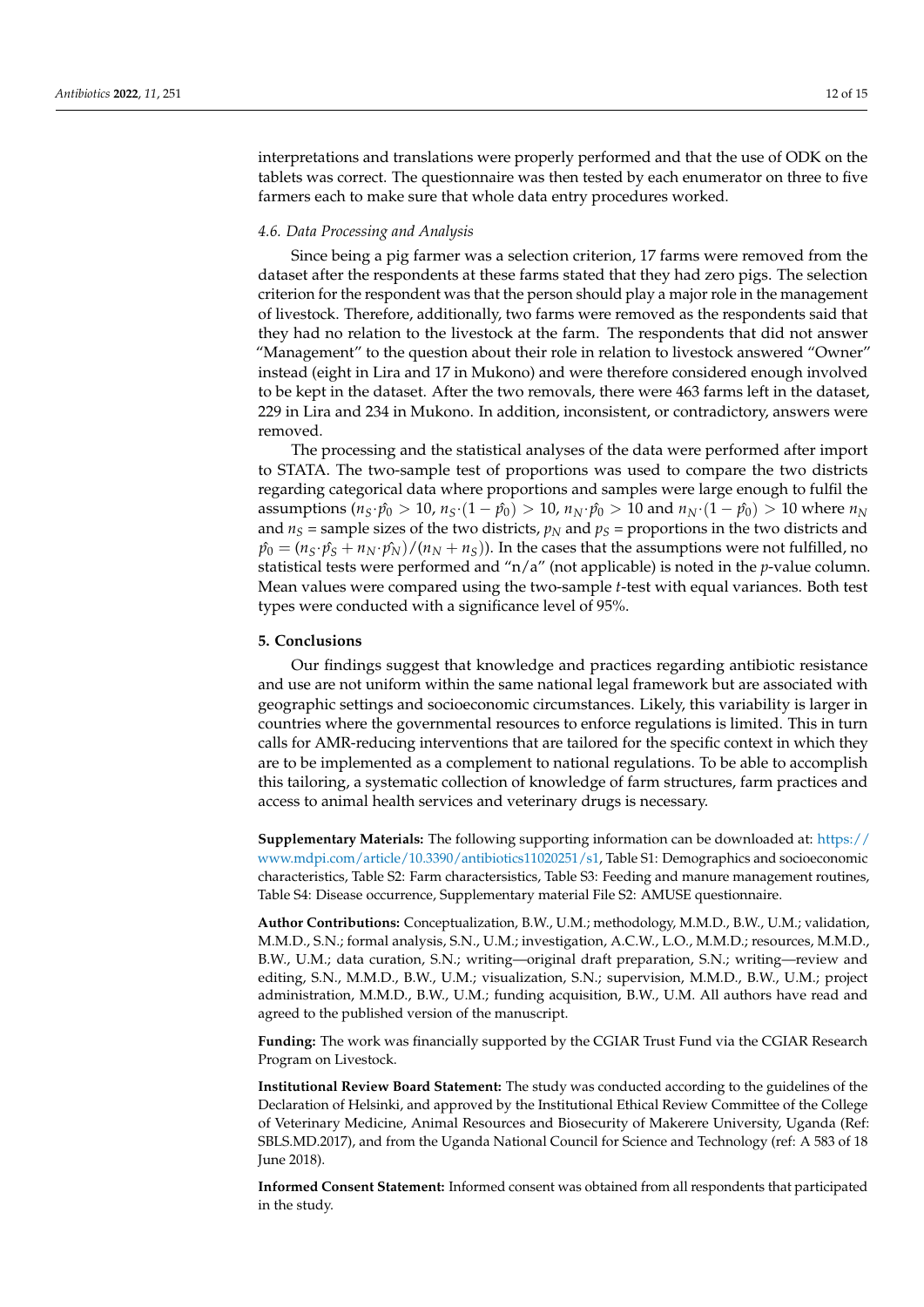**Data Availability Statement:** The data has been submitted to the SND public repository at [https:](https://hdl.handle.net/20.500.12703/3942) [//hdl.handle.net/20.500.12703/3942](https://hdl.handle.net/20.500.12703/3942) accessed on 2 December 2021.

**Acknowledgments:** The authors acknowledge the skilled enumerators collecting data in the field and the interviewed farmers that generously shared their insight with us.

**Conflicts of Interest:** The authors declare no conflict of interest. The funders had no role in the design of the study; in the collection, analyses, or interpretation of data; in the writing of the manuscript, or in the decision to publish the results.

# **References**

- <span id="page-12-0"></span>1. Rushton, J.; Ferreira, J.P.; Stärk, K. Antimicrobial Resistance: The Use of Antimicrobials in the Livestock Sector. In *OECD Food, Agriculture and Fisheries Papers*; OECD Publishing: Paris, France, 2014. [\[CrossRef\]](http://doi.org/10.1787/5jxvl3dwk3f0-en)
- <span id="page-12-1"></span>2. O'Neill, J. Antimicrobial Resistance: Tackling a Crisis for the Health and Wealth of Nations. Review on Antimicrobial Resistance. 2014. Available online: <https://wellcomecollection.org/works/rdpck35v> (accessed on 11 February 2022).
- <span id="page-12-2"></span>3. World Bank. *Drug-Resistant Infections: A Threat to Our Economic Future*; World Bank: Washington, DC, USA, 2017. Available online: <https://openknowledge.worldbank.org/handle/10986/26707> (accessed on 11 February 2022).
- <span id="page-12-3"></span>4. Aminov, R.I. The role of antibiotics and antibiotic resistance in nature. *Environ. Microbiol.* **2009**, *11*, 2970–2988. [\[CrossRef\]](http://doi.org/10.1111/j.1462-2920.2009.01972.x) [\[PubMed\]](http://www.ncbi.nlm.nih.gov/pubmed/19601960)
- 5. Martinez, J.L. General principles of antibiotic resistance in bacteria. *Drug Discov. Today Technol.* **2014**, *11*, 33–39. [\[CrossRef\]](http://doi.org/10.1016/j.ddtec.2014.02.001) [\[PubMed\]](http://www.ncbi.nlm.nih.gov/pubmed/24847651)
- <span id="page-12-4"></span>6. Holmes, A.H.; Moore, L.S.; Sundsfjord, A.; Steinbakk, M.; Regmi, S.; Karkey, A.; Guerin, P.J.; Piddock, L.J. Understanding the mechanisms and drivers of antimicrobial resistance. *Lancet* **2016**, *387*, 176–187. [\[CrossRef\]](http://doi.org/10.1016/S0140-6736(15)00473-0)
- <span id="page-12-5"></span>7. GLASS. *Global Antimicrobial Resistance and Use Surveillance System (GLASS) Report 2021*; World Health Organization: Geneva, Switzerland, 2021; ISBN 978-92-4-002733-6.
- <span id="page-12-9"></span>8. Van Boeckel, T.P.; Brower, C.; Gilbert, M.; Grenfell, B.T.; Levin, S.A.; Robinson, T.P.; Teillant, A.; Laxminarayan, R. Global trends in antimicrobial use in food animals. *Proc. Natl. Acad. Sci. USA* **2015**, *112*, 5649–5654. [\[CrossRef\]](http://doi.org/10.1073/pnas.1503141112) [\[PubMed\]](http://www.ncbi.nlm.nih.gov/pubmed/25792457)
- 9. European Centre for Disease Prevention and Control (ECDC); European Food Safety Authority (EFSA); European Medicines Agency (EMA). ECDC/EFSA/EMA First Joint Report on the Integrated Analysis of the Consumption of Antimicrobial Agents and Occurrence of Antimicrobial Resistance in Bacteria from Humans and Food-Producing Animals. *EFSA J.* **2015**, *13*, 4006. [\[CrossRef\]](http://doi.org/10.2903/j.efsa.2015.4006)
- <span id="page-12-6"></span>10. Van Boeckel, T.P.; Pires, J.; Silvester, R.; Zhao, C.; Song, J.; Criscuolo, N.G.; Gilbert, M.; Bonhoeffer, S.; Laxminarayan, R. Global trends in antimicrobial resistance in animals in low- and middle-income countries. *Science* **2019**, *365*, eaaw1944. [\[CrossRef\]](http://doi.org/10.1126/science.aaw1944)
- <span id="page-12-7"></span>11. Aarestrup, F.M.; Wegener, H.C.; Collignon, P. Resistance in bacteria of the food chain: Epidemiology and control strategies. *Expert Rev. Anti Infect. Ther.* **2008**, *6*, 733–750. [\[CrossRef\]](http://doi.org/10.1586/14787210.6.5.733)
- <span id="page-12-8"></span>12. Robinson, T.P.; Bu, D.P.; Carrique-Mas, J.; Fèvre, E.M.; Gilbert, M.; Grace, D.; Hay, S.I.; Jiwakanon, J.; Kakkar, M.; Kariuki, S.; et al. Antibiotic resistance is the quintessential One Health issue. *Trans. R. Soc. Trop. Med. Hyg.* **2016**, *110*, 377–380. [\[CrossRef\]](http://doi.org/10.1093/trstmh/trw048)
- <span id="page-12-10"></span>13. UNAS; CDDEP; GARP-Uganda; Mpairwe, Y.; Wamala, S. *Antibiotic Resistance in Uganda: Situation Analysis and Recommendations*; Uganda National Academy of Sciences: Kampala, Uganda; Center for Disease Dynamics, Economics & Policy: Washington, DC, USA, 2015; ISBN 978-9970-424-10-8.
- <span id="page-12-13"></span>14. Pham-Duc, P.; Cook, M.A.; Cong-Hong, H.; Nguyen-Thuy, H.; Padungtod, P.; Nguyen-Thi, H.; Dang-Xuan, S. Knowledge, attitudes and practices of livestock and aquaculture producers regarding antimicrobial use and resistance in Vietnam. *PLoS ONE* **2019**, *14*, e0223115. [\[CrossRef\]](http://doi.org/10.1371/journal.pone.0223115)
- <span id="page-12-11"></span>15. Caudell, M.A.; Dorado-Garcia, A.; Eckford, S.; Creese, C.; Byarugaba, D.K.; Afakye, K.; Chansa-Kabali, T.; Fasina, F.O.; Kabali, E.; Kiambi, S.; et al. Towards a bottom-up understanding of antimicrobial use and resistance on the farm: A knowledge, attitudes, and practices survey across livestock systems in five African countries. *PLoS ONE* **2020**, *15*, e0220274. [\[CrossRef\]](http://doi.org/10.1371/journal.pone.0220274)
- <span id="page-12-12"></span>16. Kateete, D.P.; Namazzi, S.; Okee, M.; Okeng, A.; Baluku, H.; Musisi, N.L.; Katabazi, F.A.; Joloba, M.L.; Ssentongo, R.; Najjuka, F.C. High prevalence of methicillin resistant Staphylococcus aureus in the surgical units of Mulago hospital in Kampala, Uganda. *BMC Res. Notes* **2011**, *4*, 326. [\[CrossRef\]](http://doi.org/10.1186/1756-0500-4-326) [\[PubMed\]](http://www.ncbi.nlm.nih.gov/pubmed/21899769)
- 17. Kateete, D.P.; Kabugo, U.; Baluku, H.; Nyakarahuka, L.; Kyobe, S.; Okee, M.; Najjuka, C.F.; Joloba, M.L. Prevalence and antimicrobial susceptibility patterns of bacteria from milkmen and cows with clinical mastitis in and around Kampala, Uganda. *PLoS ONE* **2013**, *8*, e63413. [\[CrossRef\]](http://doi.org/10.1371/journal.pone.0063413)
- 18. Ikwap, K.; Erume, J.; Owiny, D.O.; Nasinyama, G.W.; Melin, L.; Bengtsson, B.; Lundeheim, N.; Fellström, C.; Jacobson, M. Salmonella species in piglets and weaners from Uganda: Prevalence, antimicrobial resistance and herd-level risk factors. *Prev. Vet. Med.* **2014**, *115*, 39–47. [\[CrossRef\]](http://doi.org/10.1016/j.prevetmed.2014.03.009) [\[PubMed\]](http://www.ncbi.nlm.nih.gov/pubmed/24694586)
- 19. Ikwap, K.; Gertzell, E.; Hansson, I.; Dahlin, L.; Selling, K.; Magnusson, U.; Dione, M.; Jacobson, M. The presence of antibioticresistant Staphylococcus spp. and Escherichia coli in smallholder pig farms in Uganda. *BMC Vet. Res.* **2021**, *17*, 31. [\[CrossRef\]](http://doi.org/10.1186/s12917-020-02727-3) [\[PubMed\]](http://www.ncbi.nlm.nih.gov/pubmed/33461527)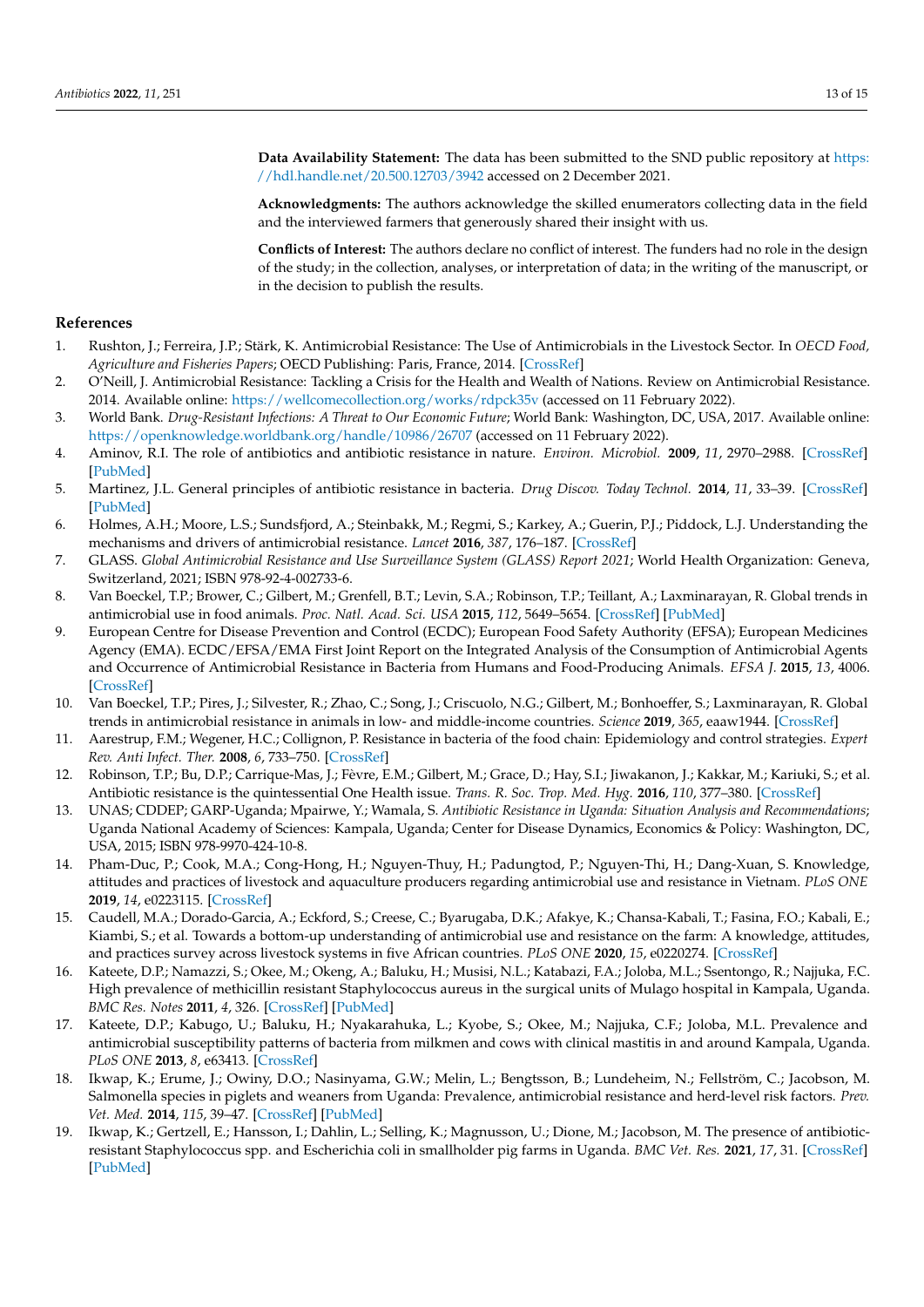- 20. Kateregga, J.N.; Kantume, R.; Atuhaire, C.; Lubowa, M.N.; Ndukui, J.G. Phenotypic expression and prevalence of ESBL-producing Enterobacteriaceae in samples collected from patients in various wards of Mulago Hospital, Uganda. *BMC Pharmacol. Toxicol.* **2015**, *16*, 14. [\[CrossRef\]](http://doi.org/10.1186/s40360-015-0013-1)
- 21. Okello, E.; Moonens, K.; Erume, J.; De Greve, H. Enterotoxigenic Escherichia coli strains are highly prevalent in Ugandan piggeries but disease outbreaks are masked by antibiotic prophylaxis. *Trop. Anim. Health Prod.* **2015**, *47*, 117–122. [\[CrossRef\]](http://doi.org/10.1007/s11250-014-0694-2)
- <span id="page-13-0"></span>22. Okubo, T.; Yossapol, M.; Maruyama, F.; Wampande, E.M.; Kakooza, S.; Ohya, K.; Tsuchida, S.; Asai, T.; Kabasa, J.D.; Ushida, K. Phenotypic and genotypic analyses of antimicrobial resistant bacteria in livestock in Uganda. *Transbound. Emerg. Dis.* **2019**, *66*, 317–326. [\[CrossRef\]](http://doi.org/10.1111/tbed.13024)
- <span id="page-13-1"></span>23. Katakweba, A.A.S.; Muhairwa, A.P.; Lupindu, A.M.; Damborg, P.; Rosenkrantz, J.T.; Minga, U.M.; Mtambo, M.M.A.; Olsen, J.E. First Report on a Randomized Investigation of Antimicrobial Resistance in Fecal Indicator Bacteria from Livestock, Poultry, and Humans in Tanzania. *Microb. Drug Resist.* **2018**, *24*, 260–268. [\[CrossRef\]](http://doi.org/10.1089/mdr.2016.0297)
- 24. Subbiah, M.; Caudell, M.A.; Mair, C.; Davis, M.A.; Matthews, L.; Quinlan, R.J.; Quinlan, M.B.; Lyimo, B.; Buza, J.; Keyyu, J.; et al. Antimicrobial resistant enteric bacteria are widely distributed amongst people, animals and the environment in Tanzania. *Nat. Commun.* **2020**, *11*, 228. [\[CrossRef\]](http://doi.org/10.1038/s41467-019-13995-5)
- <span id="page-13-2"></span>25. Kimera, Z.I.; Mgaya, F.X.; Misinzo, G.; Mshana, S.E.; Moremi, N.; Matee, M.I.N. Multidrug-Resistant, Including Extended-Spectrum Beta Lactamase-Producing and Quinolone-Resistant, Escherichia coli Isolated from Poultry and Domestic Pigs in Dar es Salaam, Tanzania. *Antibiotics* **2021**, *10*, 406. [\[CrossRef\]](http://doi.org/10.3390/antibiotics10040406)
- <span id="page-13-3"></span>26. Magnusson, U. Prudent and effective antimicrobial use in a diverse livestock and consumer's world. *J. Anim. Sci.* **2020**, *98*, S4–S8. [\[CrossRef\]](http://doi.org/10.1093/jas/skaa148) [\[PubMed\]](http://www.ncbi.nlm.nih.gov/pubmed/32810240)
- <span id="page-13-4"></span>27. Robinson, T.P.; Bu, D.P.; Carrique-Mas, J.; Fèvre, E.M.; Gilbert, M.; Grace, D.; Hay, S.I.; Jiwakanon, J.; Kakkar, M.; Kariuki, S.; et al. Antibiotic resistance: Mitigation opportunities in livestock sector development. *Animal* **2017**, *11*, 1–3. [\[CrossRef\]](http://doi.org/10.1017/S1751731116001828) [\[PubMed\]](http://www.ncbi.nlm.nih.gov/pubmed/27549404)
- <span id="page-13-5"></span>28. Zellweger, R.M.; Carrique-Mas, J.; Limmathurotsakul, D.; Day, N.P.J.; Thwaites, G.E.; Baker, S. A current perspective on antimicrobial resistance in Southeast Asia. *J. Antimicrob. Chemother.* **2017**, *72*, 2963–2972. [\[CrossRef\]](http://doi.org/10.1093/jac/dkx260) [\[PubMed\]](http://www.ncbi.nlm.nih.gov/pubmed/28961709)
- <span id="page-13-6"></span>29. Dione, M.M.; Ouma, E.A.; Roesel, K.; Kungu, J.; Lule, P.; Pezo, D. Participatory assessment of animal health and husbandry practices in smallholder pig production systems in three high poverty districts in Uganda. *Prev. Vet. Med.* **2014**, *117*, 565–576. [\[CrossRef\]](http://doi.org/10.1016/j.prevetmed.2014.10.012)
- <span id="page-13-7"></span>30. Chenais, E.; Boqvist, S.; Sternberg-Lewerin, S.; Emanuelson, U.; Ouma, E.; Dione, M.; Aliro, T.; Crafoord, F.; Masembe, C.; Ståhl, K. Knowledge, Attitudes and Practices Related to African Swine Fever Within Smallholder Pig Production in Northern Uganda. *Transbound. Emerg. Dis.* **2017**, *64*, 101–115. [\[CrossRef\]](http://doi.org/10.1111/tbed.12347)
- <span id="page-13-8"></span>31. Checcucci, A.; Trevisi, P.; Luise, D.; Modesto, M.; Blasioli, S.; Braschi, I.; Mattarelli, P. Exploring the Animal Waste Resistome: The Spread of Antimicrobial Resistance Genes Through the Use of Livestock Manure. *Front. Microbiol.* **2020**, *11*, 1416. [\[CrossRef\]](http://doi.org/10.3389/fmicb.2020.01416)
- <span id="page-13-9"></span>32. Marti, R.; Scott, A.; Tien, Y.C.; Murray, R.; Sabourin, L.; Zhang, Y.; Topp, E. Impact of manure fertilization on the abundance of antibiotic-resistant bacteria and frequency of detection of antibiotic resistance genes in soil and on vegetables at harvest. *Appl. Environ. Microbiol.* **2013**, *79*, 5701–5709. [\[CrossRef\]](http://doi.org/10.1128/AEM.01682-13)
- <span id="page-13-10"></span>33. Ndambi, O.A.; Pelster, D.E.; Owino, J.O.; de Buisonjé, F.; Vellinga, T. Manure Management Practices and Policies in Sub-Saharan Africa: Implications on Manure Quality as a Fertilizer. *Front. Sustain. Food Syst.* **2019**, *3*, 29. [\[CrossRef\]](http://doi.org/10.3389/fsufs.2019.00029)
- <span id="page-13-11"></span>34. Rufino, M.C.; Rowe, E.C.; Delve, R.J.; Giller, K.E. Nitrogen cycling efficiencies through resource-poor African crop-livestock systems. *Agric. Ecosyst. Environ.* **2006**, *112*, 261–282. [\[CrossRef\]](http://doi.org/10.1016/j.agee.2005.08.028)
- <span id="page-13-12"></span>35. Dione, M.M.; Amia, W.C.; Ejobi, F.; Ouma, E.A.; Wieland, B. Supply Chain and Delivery of Antimicrobial Drugs in Smallholder Livestock Production Systems in Uganda. *Front. Vet. Sci.* **2021**, *8*, 611076. [\[CrossRef\]](http://doi.org/10.3389/fvets.2021.611076)
- <span id="page-13-13"></span>36. Barbosa, T.M.; Levy, S.B. The impact of antibiotic use on resistance development and persistence. *Drug Resist. Updates* **2000**, *3*, 303–311. [\[CrossRef\]](http://doi.org/10.1054/drup.2000.0167) [\[PubMed\]](http://www.ncbi.nlm.nih.gov/pubmed/11498398)
- <span id="page-13-14"></span>37. FAO. *Drivers, Dynamics and Epidemiology of Antimicrobial Resistance in Animal Production*; Food and Agriculture Organization of the United Nations: Rome, Italy, 2016; ISBN 978-92-5-109441-9.
- <span id="page-13-15"></span>38. Magnusson, U.; Moodley, A.; Osbjer, K. Antimicrobial resistance at the livestock-human interface: Implications for Veterinary Services. *Rev. Sci. Tech.* **2021**, *40*, 511–521. [\[CrossRef\]](http://doi.org/10.20506/rst.40.2.3241) [\[PubMed\]](http://www.ncbi.nlm.nih.gov/pubmed/34542097)
- <span id="page-13-16"></span>39. United Nations Population Fund (UNFPA) Website. World Population Dashboard, Uganda. Available online: [https://www.](https://www.unfpa.org/data/world-population/UG) [unfpa.org/data/world-population/UG](https://www.unfpa.org/data/world-population/UG) (accessed on 22 June 2021).
- <span id="page-13-17"></span>40. Uganda Bureau of Statistics (UBOS). *The National Population and Housing Census 2014—Main Report*; Uganda Bureau of Statistics: Kampala, Uganda, 2016.
- <span id="page-13-18"></span>41. Uganda Bureau of Statistics (UBOS). *Uganda Annual Agricultural Survey 2018*; Uganda Bureau of Statistics: Kampala, Uganda, 2020.
- <span id="page-13-19"></span>42. Uganda Bureau of Statistics (UBOS); Ministry of Agriculture, Animal Industry and Fisheries (MAAIF). *The National Livestock Census Report 2008*; UBOS: Kampala, Uganda; MAAIF: Entebbe, Uganda, 2009.
- <span id="page-13-20"></span>43. Ouma, E.A.; Dione, M. *Uganda Smallholder Pig Value Chain Site Scoping Report: Lira, Kibaale and Hoima Districts*; International Livestock Research Institute (ILRI): Nairobi, Kenya, 2014. Available online: [https://cgspace.cgiar.org/bitstream/handle/10568/](https://cgspace.cgiar.org/bitstream/handle/10568/45980/more_pork_site_scoping_aug_2014.pdf?sequence=1) [45980/more\\_pork\\_site\\_scoping\\_aug\\_2014.pdf?sequence=1](https://cgspace.cgiar.org/bitstream/handle/10568/45980/more_pork_site_scoping_aug_2014.pdf?sequence=1) (accessed on 11 February 2022).